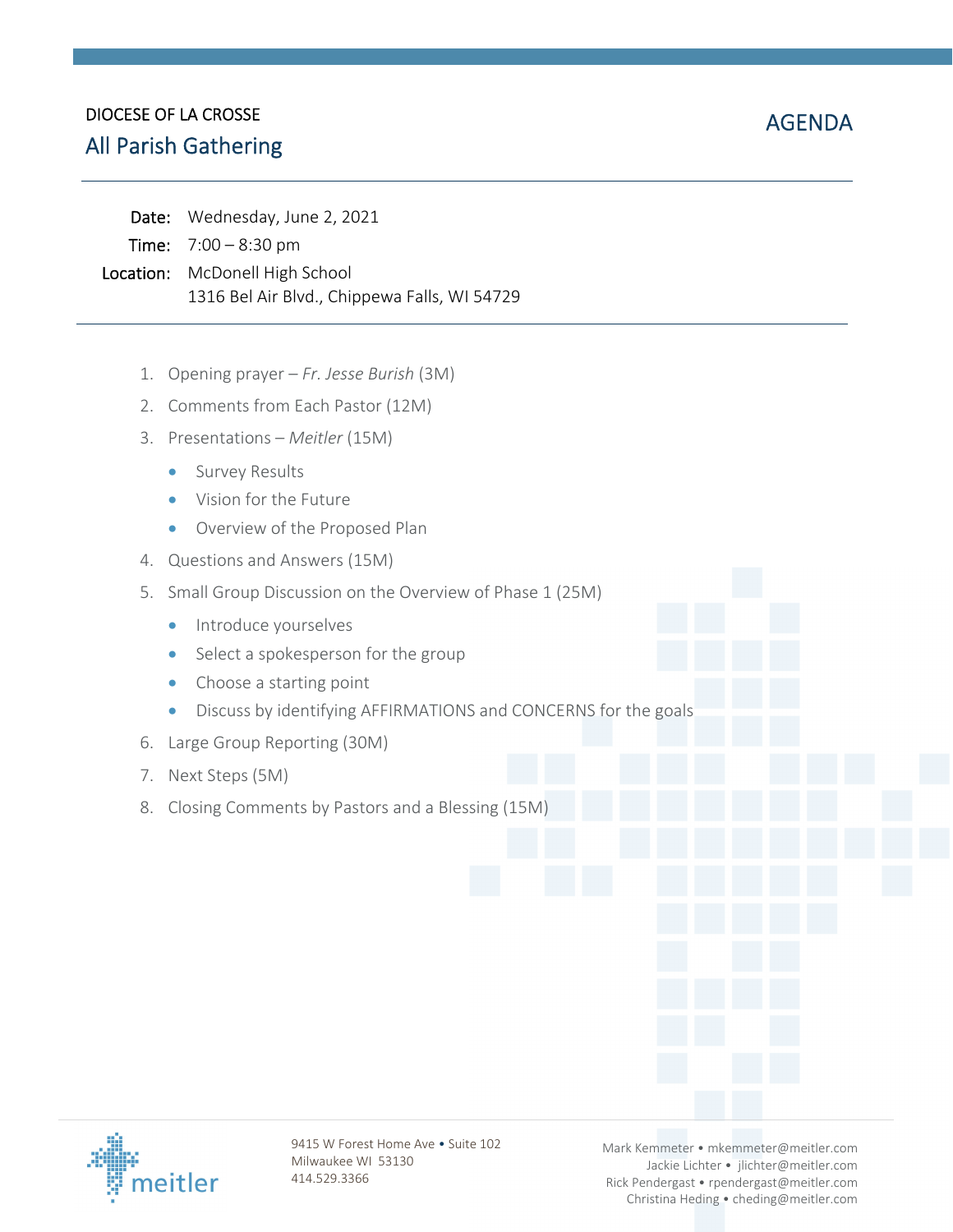# Vision and Strategy

"We must restore hope to young people, help the old, be open to the future, spread love. Be poor *among the poor. We need to include the excluded and preach peace."* ‐ Pope Francis

As frequently as Pope Francis speaks of visions for the future of the Church, these three sentences may be some of his most profound. In undertaking a strategic plan for the Chippewa Falls area, a vision for the next five to ten years, and possibly beyond, is needed.

A vision for the future typically contains two main elements: a vision phrase, which summarizes the priorities and plan serving as a way of compressing the entire plan into a few words, and the priorities, which will guide the strategies and implementation. Four priorities for the future have been identified by the Leadership Team and the Planning Task Force as well as affirmed by the participants at the parish meetings.

The four priorities for the future are:

# 1. Collaborating to a greater extent on personnel, programs and resources

This priority builds upon the collaborative efforts of the Chippewa Falls parishes going back to the formation of an area Catholic school system. In addition to continuing their support for the system, the parishes have further collaborated on various ministries and programs.

### 2. Increasing evangelization efforts

The mission of the Church is "to proclaim the Good News of Jesus." At this moment in time, the parishes must be more intentional and active in their efforts to evangelize.

#### 3. Building a community of disciples by fostering a spirit of welcome

Parish efforts in building community are rooted in efforts to prepare disciples for mission and ministry. Following Jesus' example, the parishes will strive to welcome all into the community – the lost, the least, the lonely, and the last.

# 4. Respecting the history of each parish while renewing a common focus on mission

The history of the parishes and schools in Chippewa Falls is remarkable and should be cherished. At the same time, there is an opportunity before us to start a new chapter in the local history of the Church.

The Leadership Team and Planning Task Force have discerned a final vision phrase. They have selected United in Christ, Called to Mission as the vision phrase which will guide the implementation of the plan over the coming years.





9415 W Forest Home Ave • Suite 102 Milwaukee WI 53130 414.529.3366

Mark Kemmeter • mkemmeter@meitler.com Jackie Lichter • jlichter@meitler.com Rick Pendergast • rpendergast@meitler.com Christina Heding • cheding@meitler.com